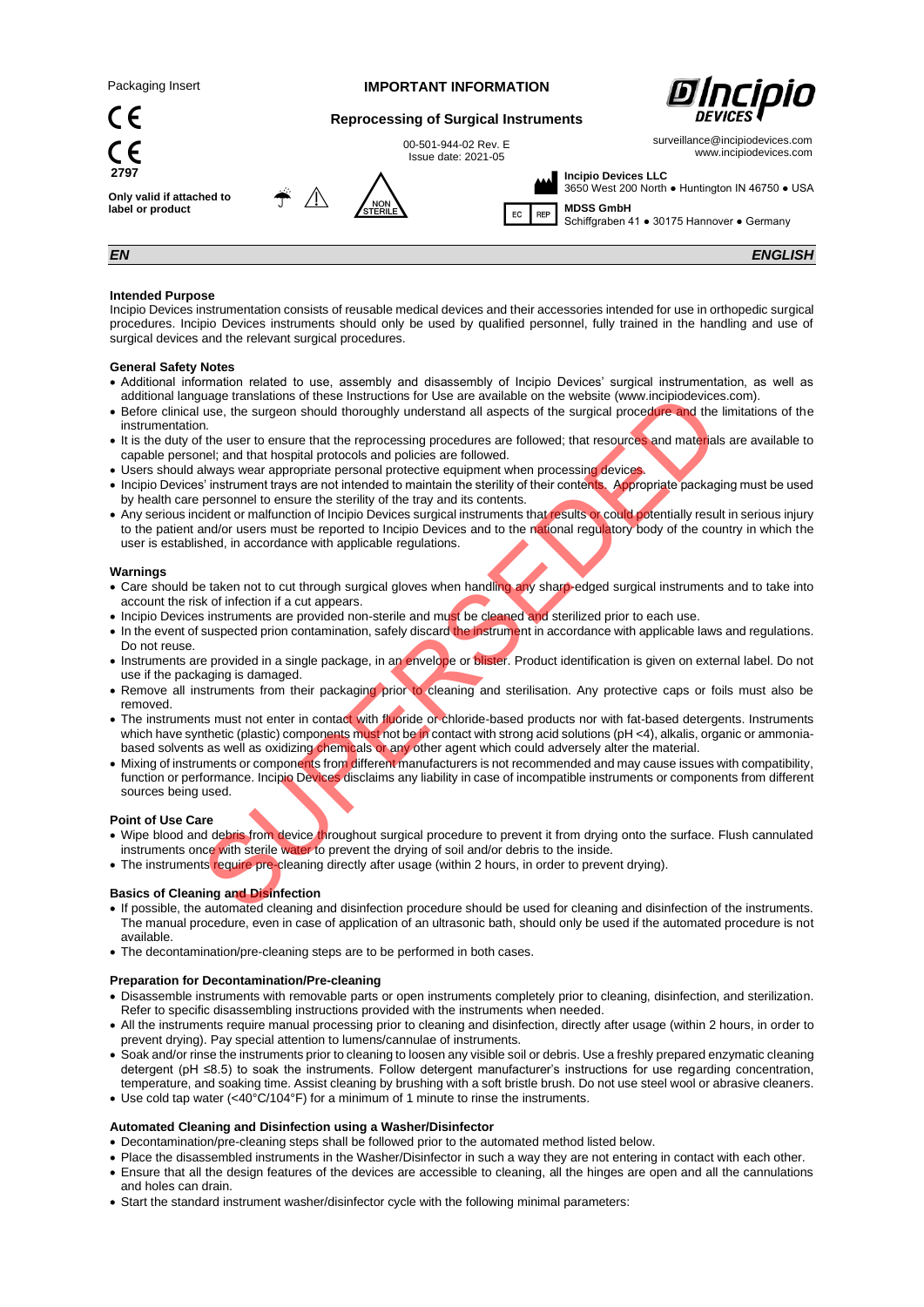| Cycle                 | <b>Exposure Time</b>                                      | Temperature                  | Detergent                      |
|-----------------------|-----------------------------------------------------------|------------------------------|--------------------------------|
| Prewash               | 2 minutes                                                 | Cold tap water (<40°C/104°F) | N/A                            |
| Wash                  | 5 minutes                                                 | >60°C (140°F)                | Neutral pH enzymatic detergent |
| <b>Neutralization</b> | 2 minutes                                                 | Cold tap water (<40°C/104°F) | N/A                            |
| Rinse                 | I minute                                                  | Cold tap water (<40°C/104°F) | N/A                            |
| Thermal disinfection  | 5 minutes                                                 | >90°C (194°F)                | N/A                            |
| Drying                | Hot air 100-120°C (212-<br>7-30 minutes<br>$248^{\circ}F$ |                              | N/A                            |

• Check instruments for visible soil. Repeat cleaning if soil is visible.

- Follow detergent manufacturer's instructions for use regarding concentration, temperature, and soaking time.
- The washer/disinfector manufacturer's operating instructions and recommended guidelines shall be followed. Use only washer/disinfectors that have been approved according to ISO 15883. The washer/disinfector must be properly installed, maintained and calibrated.

## **Manual Cleaning and Disinfection**

- Rinse the pre-cleaned instruments intensively under running cold tap water (<40°C/104°F) for a minimum of 2 minutes by application of jet pistol.
- Submerge the instruments in a freshly prepared enzymatic cleaning detergent (pH ≤8.5) solution. Follow detergent manufacturer's instructions regarding concentration, temperature, and soaking time as well as post-rinsing. Pay attention on complete soaking of lumens by swaying. Use soft bristle brush to assist cleaning (complete brushing of all inner and outer surfaces). For cleaning the cannulation of cannulated instruments, the nylon brush has to be moved in a rotating way through the cannulation. Do not use steel wool or abrasive cleaners. Activate joints, handles and other moveable device features to expose all areas to the detergent solution. is instructions regarding concentration, temperature, and sociality thins as well as post-ringing.<br>
in ing of lumens by swaying. Use soft bristle brush to assist cleaning (complete brushing of all<br>cleaning the cannulation
- In case of taps or other instruments with deep grooves or complex geometries, assist cleaning by ultrasonic treatment at a frequency of 35 kHz for the same time again, as used for initial soaking.
- Remove the instruments of the cleaning solution and rinse the instruments thoroughly with deionised or purified water at least three times for a minimum of 1 minute. Pay attention on complete soaking and swaying of lumens, cannulae or other hard to reach areas. Activate joints, handles and other moveable device features in order to rinse thoroughly.
- Submerge the instruments in a freshly prepared enzymatic disinfectant solution. Follow detergent manufacturer's instructions regarding concentration, temperature, and soaking time as well as post-rinsing. Pay attention to completely soak lumens by swaying. Activate joints, handles and other moveable device features to expose all areas to the disinfectant solution.
- Remove the instruments of the disinfectant solution and rinse the instruments thoroughly with deionised or purified water at least five times for a minimum of 1 minute. Pay attention on complete soaking and swaying of lumens, cannulae or other hard to reach areas. Activate joints, handles and other moveable device features in order to rinse thoroughly.
- Visually inspect the instruments and repeat the cleaning process if needed until no visible soil remains on the instruments. Recesses and hidden areas should be carefully inspected to ensure that entrapped or other residual materials are completely removed.
- Dry the instruments using a fresh, clean, soft, lint-free cloth. To avoid water residues, insufflate cavities of instruments by using clean, oil and particle free compressed air.

### **Inspection**

- Incipio Devices instruments should be inspected after processing, prior to sterilization.
- Carefully inspect each instrument to ensure that all visible blood and soil has been removed.
- Visually inspect instruments for damage, wear and/or rust. If damage, wear and/or rust that may compromise the function of the instrument are noted, do not use the instrument and notify the appropriate person.
- Check the action of moving parts to ensure smooth operation throughout the intended range of motion.
- Check instruments with long slender features (particularly rotating instruments) for distortion.
- Instruments with welded joints that are subject to mechanical stress or vibrations during use may weaken over time. Care should be taken to thoroughly inspect welded joints for fractures prior to use.
- Cutting instruments may lose efficiency with repeated use. Care should be taken to inspect cutting edges for damage (nicks, fracture, corrosion) or visible signs of wear. Dull cutting edges require greater amount of force to achieve a desired cut and may cause patient injury.
- Instruments and devices incorporating polymer components should be inspected for extensive surface damage (e.g. cracks, delamination, crazing), distortion or warping.
- Where instruments form part of a larger assembly, check that the devices assemble readily with mating components.

## **Maintenance**

- Repeated reprocessing that includes decontamination, cleaning and sterilization has minimal effects on instruments. Product lifetime is determined by wear and damage due to use. Frequently used instruments have to be replaced regularly.
- Torque limiting devices, torque wrenches or similar instruments may require specific inspection for accuracy and/or recalibration. Refer to the instructions indicated in the surgical technique or from the distributor.
- Lubricate hinges, threads and other moving parts with a commercial water-based surgical grade instrument lubricant to reduce friction and wear. Follow lubricant manufacturer's instructions. Instrument oils or grease shall not be used.

### **Packaging**

- The cleaned and disinfected instruments must be packaged in its still disassembled state.
- When packaging individual instruments, use medical grade single-use steam sterilization pouches of appropriate size to double pack single instruments.
- When packaging the instruments in instrument trays with lid, use medical grade steam sterilization wrap using the double wrap method. Instrument trays with lid may also be placed in an approved sterilization container with a gasket lid for sterilization.
- Packaging and wrap shall be conforming to EN ISO 11607, as well as suitable for steam sterilization (temperature resistance up to at least 138°C (280°F), with sufficient steam permeability).